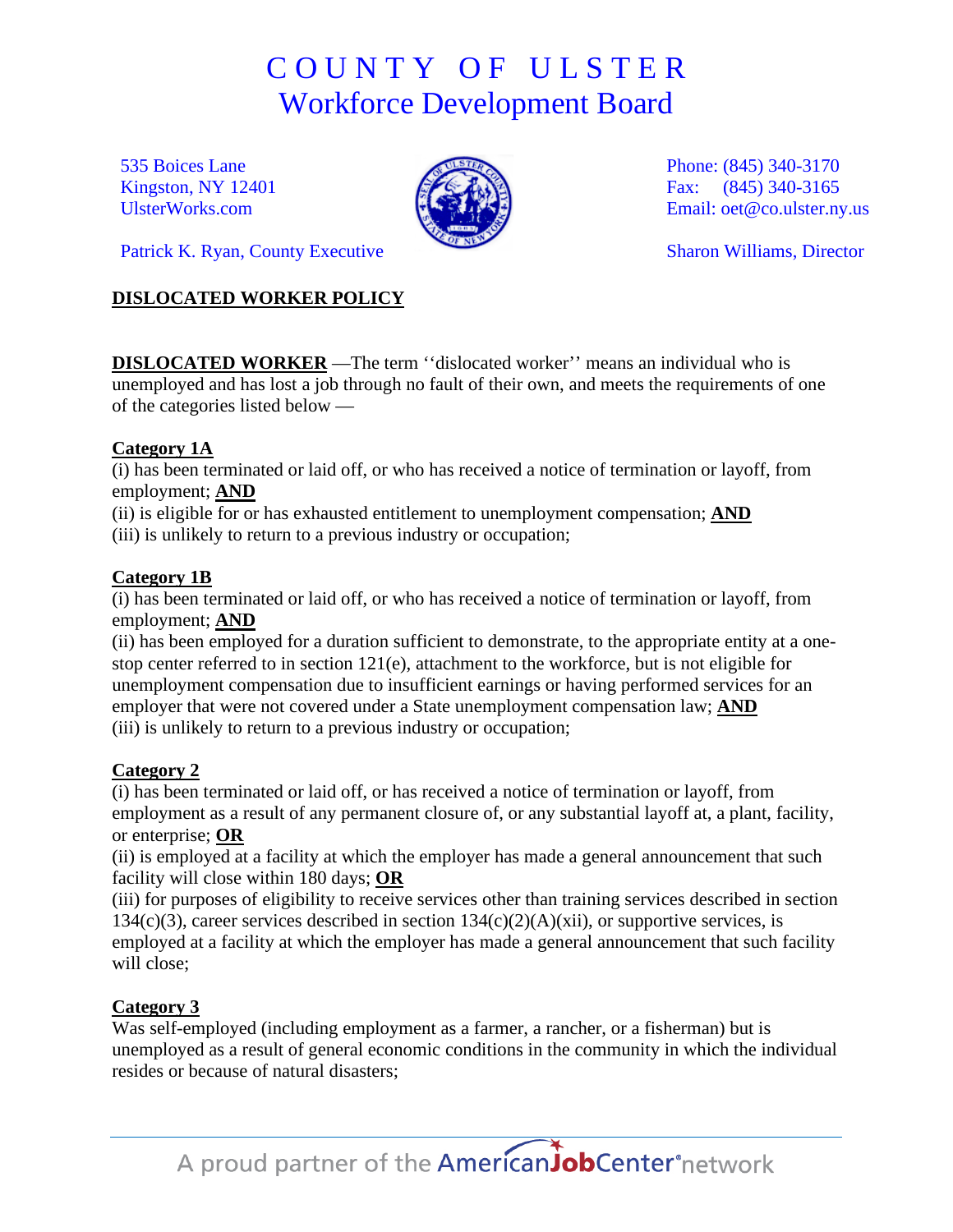#### **Category 4**

Is a displaced homemaker (defined below)

# **Category 5**

(E)(i) Is the spouse of a member of the Armed Forces on active duty (as defined in section  $101(d)(1)$  of title 10, United States Code), and who has experienced a loss of employment as a direct result of relocation to accommodate a permanent change in duty station of such member; **OR**

(ii) Is the spouse of a member of the Armed Forces on active duty and who is unemployed or underemployed and is experiencing difficulty in obtaining or upgrading employment.

**DISPLACED HOMEMAKER.—** means an individual who has been providing unpaid services to family members in the home **and** who—

**(A)**(i) has been dependent on the income of another family member but is no longer supported by that income; **AND**

(ii) is unemployed **or** underemployed and is experiencing difficulty in obtaining or upgrading employment.

# **OR**

**(B)**(i) is the dependent spouse of a member of the Armed Forces on active duty (as defined in section  $101(d)(1)$  of title 10, United States Code) and whose family income is significantly reduced because of a deployment (as defined in section 991(b) of title 10, United States Code, or pursuant to paragraph (4) of such section), a call or order to active duty pursuant to a provision of law referred to in section 101(a)(13)(B) of title 10, United States Code, a permanent change of station, or the service-connected (as defined in section 101(16) of title 38, United States Code) death or disability of the member; **AND**

(ii) is unemployed **or** underemployed and is experiencing difficulty in obtaining or upgrading employment.

In keeping with TEGL 19-16 section 11, if a customer is currently employed but underemployed, and prior to said underemployment the customer met the definition of a dislocated worker or displaced homemaker, this customer may still receive services as a dislocated worker.

# **DEFINITIONS**

**Attachment to the workforce:** Employment with the same employer for at least six consecutive months, and with recent unemployment of a period of no longer than five years.

### **Plant Closing**

Plant closing means the permanent or temporary shutdown of a single site of employment, or one or more facilities or operating units within a single site of employment, if the shutdown results in an employment loss at a single site of employment during any 30 day period of 25 or more employees excluding any part-time employees. In addition, should the shutdown directly cause an employment loss at any additional site, all such employees at the additional site or sites shall be counted toward the 25 required to meet this definition.

A proud partner of the **American Job Center** network